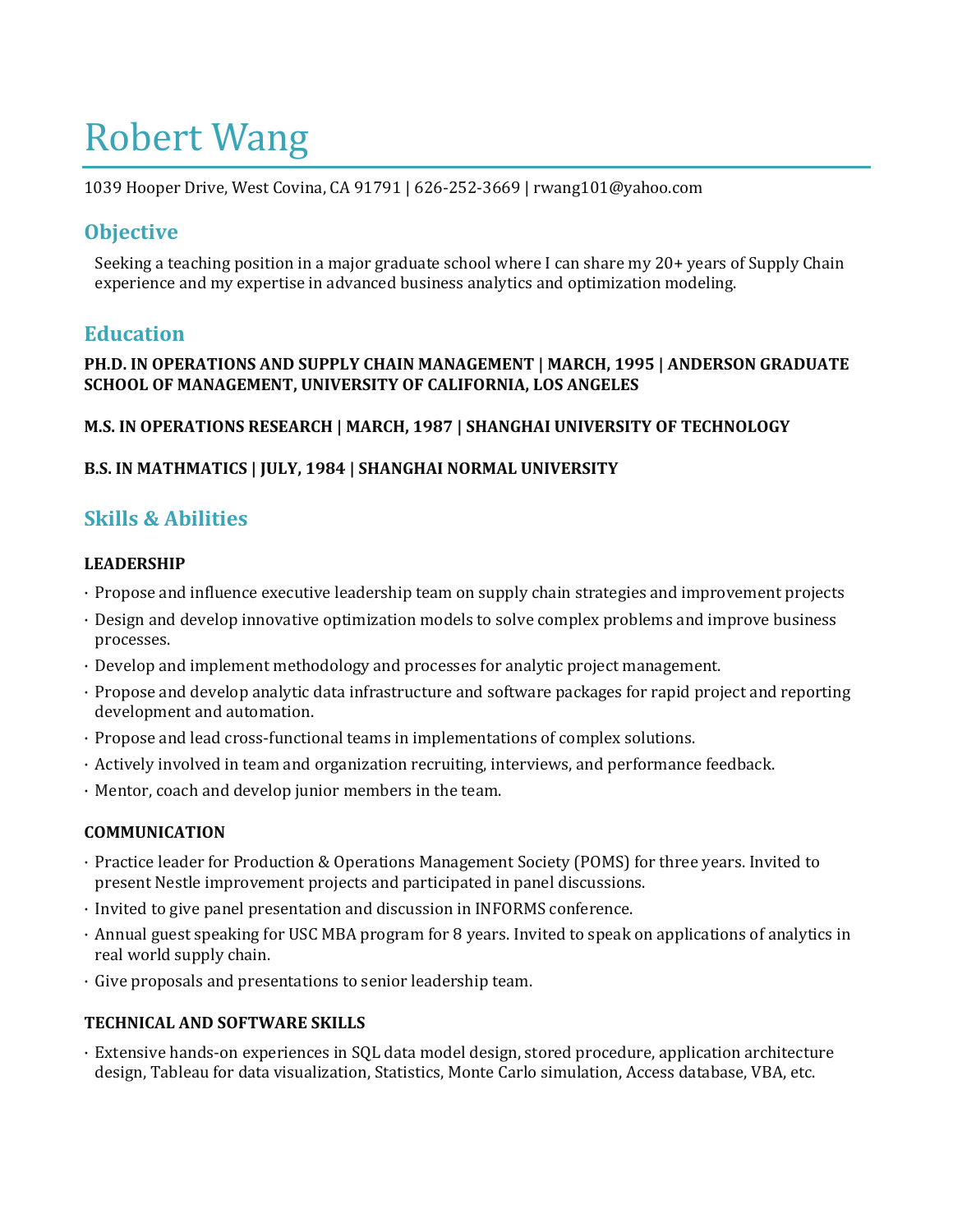#### **MODELING SKILLS**

· Extensive hands-on experiences in Gurobi, Cplex, and Xpress optimization engines, MPL modeling language, Large scale optimization model design and development.

## **Experience**

#### **PRINCIPAL SUPPLY CHAIN OPTIMIZATION | NESTLE USA | SEPT 2001 - PRESENT**

- · Architect and develop Boundary Realignment models, design and lead implementation processes for Ambient & Conditioned, Chilled, Health Care Nutrition and Frozen Networks. The capacity constrained model evaluates at ship-to, product, sourcing plants, DCs, and sales channel level to generate a lowest total delivery costs solution. The output of the model provides a delivery boundary for customers and required overflow usage. The models are used annually, and achieved more than \$35 million savings in transportation, and fixed logistics in the last 8 years.
- · Architect, develop, and execute strategic Network Design models for network consolidation, business merge and acquisition, new plant site selection, green field network re-design, supply chain alliances, production sourcing changes, etc. The modeling approach incorporates deployment (material flow from plants to storage facilities) and inventory strategies (what types of inventory place at where and how much) into the network models. The models are used every year for various events.
- · Architect and develop a Dynamic Deployment Model (DDM) to manage warehouse capacity for our 3 main networks. This capacity constrained model uses optimization technology to concurrently optimize deployment plan, inventory strategy at SKU / DC level with 52 weeks' time horizon for each network. The results of the model have been used by the physical logistics organization and deployment function on a weekly base to guide network capacity, deployment and inventory strategy.
- · Architected and developed Master Production Scheduling (MPS) models, designed and let implementation process for more than 25 plants, and 150 production lines. Its data modeling utilized a hybrid of centralized SQL server for common master data and de-centralized Access database for line specific data to achieve a balance of efficiency and flexibility. The modeling approach put a great emphasis on its realistic constraints and executability by capturing properly the dynamic nature of change-over and capacity on production lines. Achieved more than \$25 million savings in a time span of 5 years.
- · Architected and developed a down-stream forecast application. The purpose of the application is to give supply chain organization a full visibility of lane level volume, storage capacity requirements, and DC labor requirements at weekly level. This application refreshes weekly to establish a base for operational planning for both physic logistics and transportation organizations.
- · Architected and developed a Value-Add model to identify continuous move opportunity for Nestle private fleet operations. The model searches all the lanes within 4 Nestle operating companies at weekly level to formulate tours that maximize asset utilization and minimize dead-head. The model is being used as a key tool for strategic planning for the fleet, and annual freight bid for carriers.
- · Developed a salvage/freshness model to assess the potential risk of product salvage for a current production plan by considering warehouse shelf-life, demand forecast accuracy, etc. The model is used in the supply planning process to determine production priority.
- · Developed and supported a variable distribution model for annual logistic budget. This model uses production and demand plan as inputs, and generates a bottom-up SKU level deployment plan at weekly level (18-month out) for all 4 networks (about 3,500 finished good products). The output of the model provides weekly inventory projection at location level as well as deployment plan with fully loaded costs.